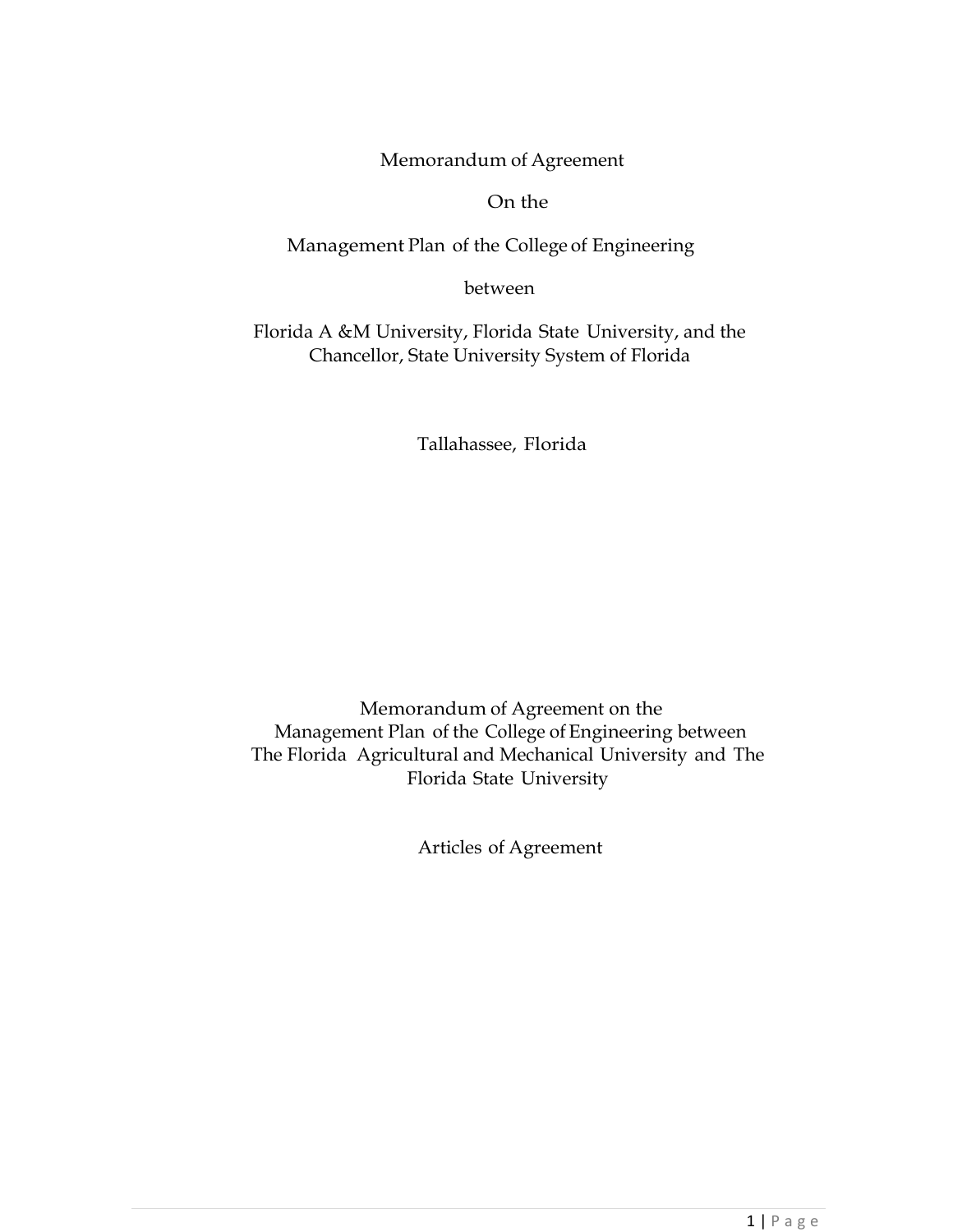## **Article 1. Governance of the College**

Florida Agricultural and Mechanical University (FAMU) and the Florida State University (FSU) acknowledge the establishment of the Joint College of Engineering (Joint College) with engineering curricula subdivided into programs and degrees as approved by the Board of Governors of the State University System of Florida.

The Joint College shall be known as the College of Engineering of Florida Agricultural and Mechanical University and Florida State University. The acronym FAMU-FSU COE or JCOE may be used as an abbreviated designation of the College.

# **Article 2. Joint Col le ge Management Council**

The Joint College Management Council (Management Council) consists of the Chancellor, and the Presidents (or their designees), Provosts, Vice Presidents for Research, and Chief Financial Officers of the two universities.

The Dean of the Joint College and two student representatives, appointed by the respective Student Government Association presidents, shall be ex-officio non-voting members of the Management Council.

The Management Council shall function as a policy-making body for the Joint College in all matters except those that are governed by individual University rules, regulations, policies and procedures. The Chancellor shall serve as the presiding officer of the council. Meetings shall be held at least quarterly, and may be called at the request of either President, the Chancellor or the Dean.

The Management Council may invite participants to discuss topics and appoint subcommittees to study specific issues.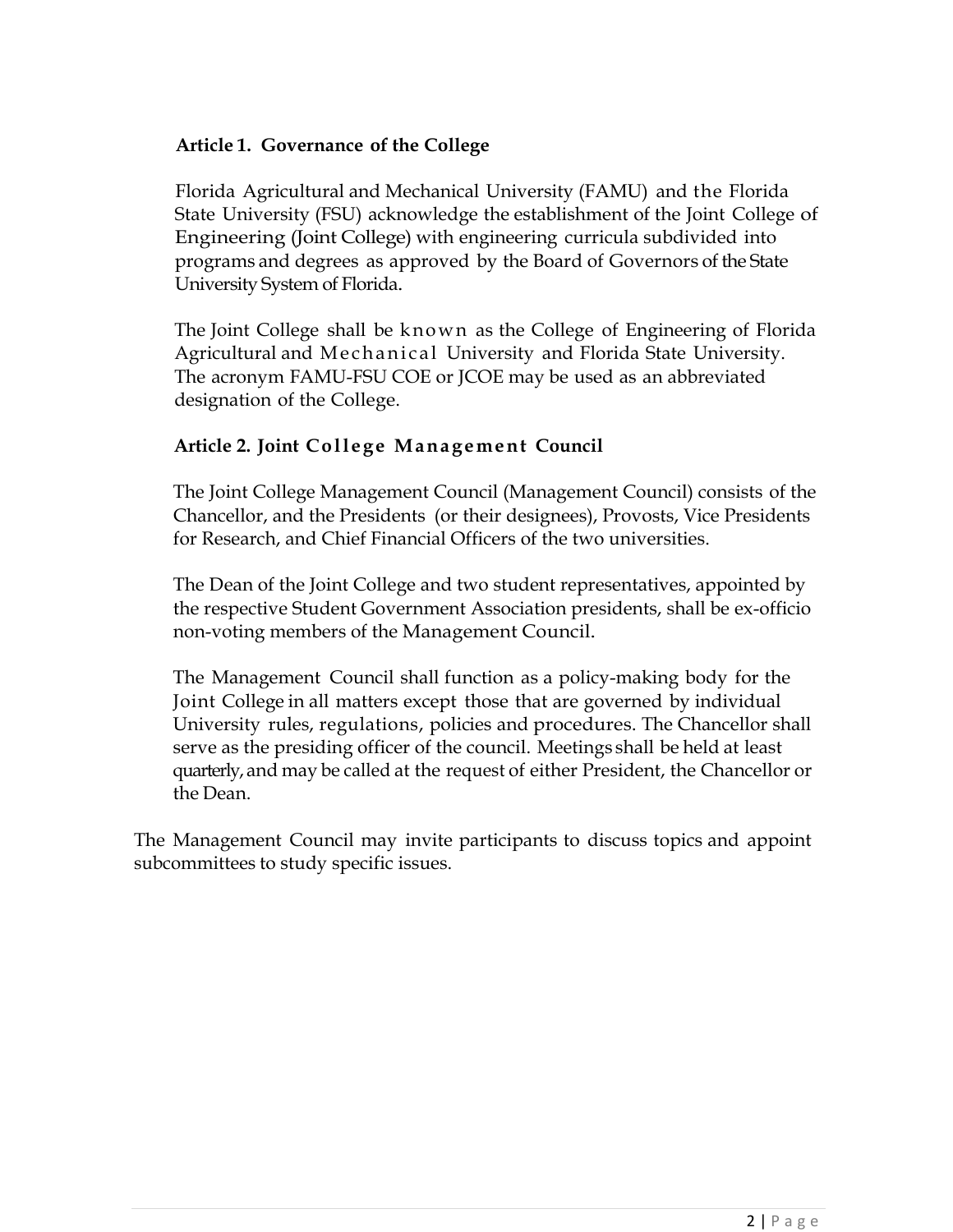### **Article 3. Administration of the College**

There is a single Dean who reports functionally to the two Provosts and administratively and operationally to the Provost of Florida Agricultural and Mechanical University. The Management Council has designated the academic home of the Dean to be Florida Agricultural and Mechanical University.

The Dean is responsible for the planning, administration and operation of engineering programs and supporting units in the Joint College. The Dean formulates the budget, under the direction of the Provosts, for the Joint College and secures the funding according to the procedures of each university and the advice of the Management Council. The budget designated as the joint engineering budget shall be approved by the Management Council. The Management Council has designated FSU as fiscal agent, with fiduciary responsibility for the state allocated budget.

Each university, based on need, may allocate their own funds to support the Joint College. These funds will remain with the individual university and will not be accounted for as part of the Joint College budget.

The Dean is responsible for appointing College of Engineering faculty, staff and administration within established procedures of each university.

The President of Florida Agricultural and Mechanical University shall appoint the Dean of the JCOE in consultation with the President of Florida State University. The Presidents shall consider the recommendations of a search committee, and the composition of the search committee will be determined by the Presidents and approved by the Management Council.

College staff will be given access to both universities' processes and data as needed to perform their jobs.

#### **Article 4. Faculty Appointment, Promotion and Tenure**

Faculty members are appointed by and hold tenure, when earned, in a department of the Joint College through one of the two participating universities. Faculty appointed at either university must meet uniform Joint College promotion and tenure standards. Upon the recommendation of the elected Joint College Promotion and Tenure Committee, the Dean shall make promotion and tenure recommendations to the respective universities in accord with their applicable regulations and procedures. These regulations and procedures shall be consistent, insofar as possible, with existing university regulations and procedures, and with collective bargaining agreements.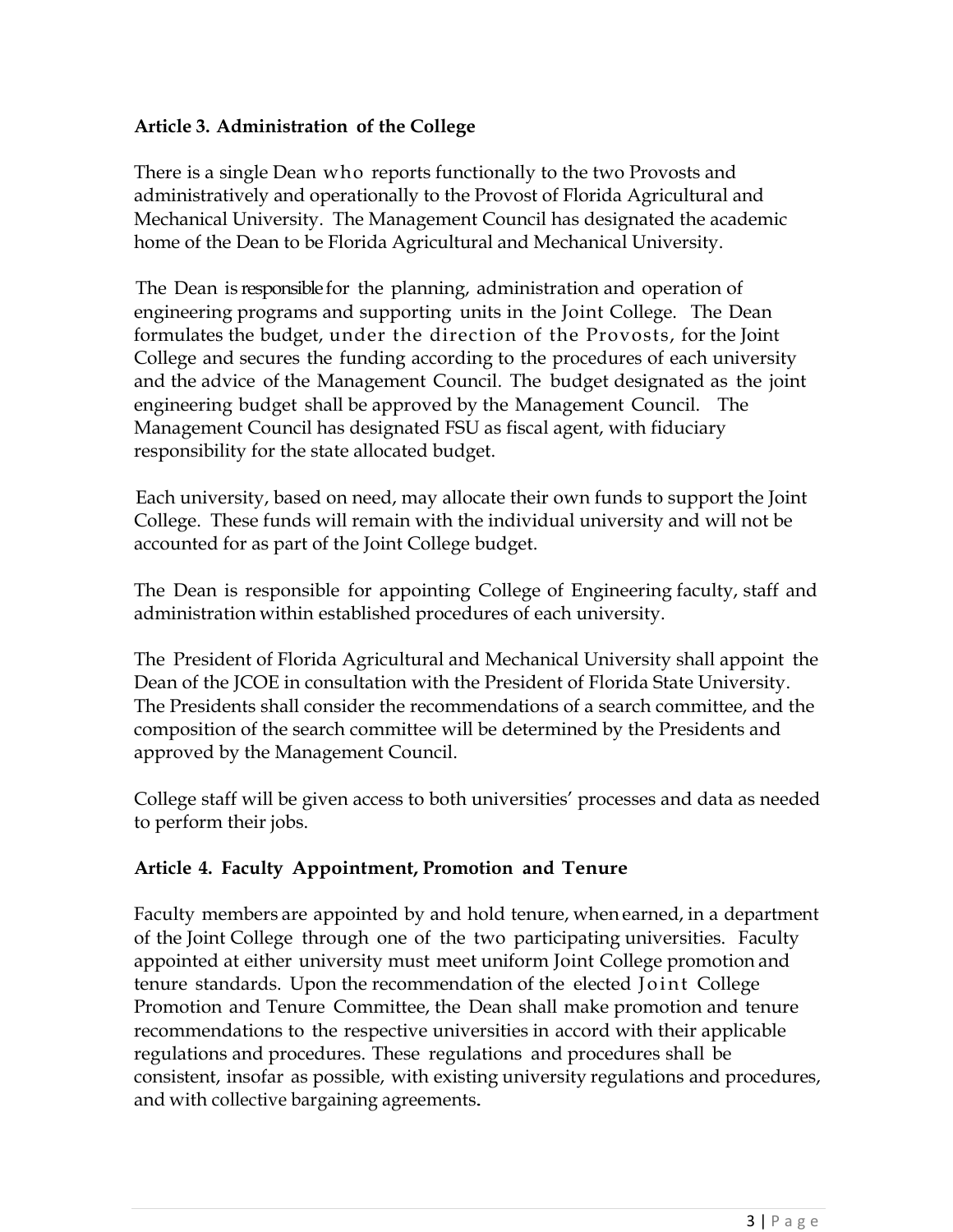Faculty members employed by one university are automatically d e signated "Joint College" faculty thereby being considered a faculty member of both universities for purposes of carrying on the teaching, research and service responsibilities of the Joint College and have, except tenure, faculty privileges at both universities.

## **Article 5. Students and Degrees**

Students are admitted to and graduated from either of the two participating universities. Students will be held to uniform grading standards, regardless of admitting university. Students choosing to enter an engineering program are first admitted to the Pre-engineering Program consisting of a basic set of science, mathematics, introductory engineering and liberal studies subjects. Admission to an engineering program as an engineering major at the Joint College is made after the student completes satisfactorily a prescribed set of prerequisite courses in mathematics and science at either of the two universities. Performance requirements for these prerequisites shall be set by the Joint College and approved by both universities. These requirements shall be uniform for students at both universities, and will supersede any conflicting university policies.

Registration for courses at the Joint College shall be made through the procedures of the university at which the student matriculates. The university registrars shall be the repositories of official records of student performance. All official academic records of students shall be made available to the Joint College as permitted by law.

Within the Joint College, upon the recommendation of the engineering faculty, the Dean may recommend to the Management Council policies and procedures affecting student life with the Joint College. Students shall be subject to the Student Code of Conduct regulations of their home university. The Joint College of Engineering, where possible, will follow a common set of procedures to address alleged Code violations. Responsibilities for and procedures related to student life outside the Joint College shall be handled through the normal channels of the university in which the student is enrolled.

Upon successful completion of an engineering degree program, a student shall receive a diploma from The Florida Agricultural and Mechanical University or The Florida State University, which indicates that the degree is awarded by the FAMU-FSU Joint College of Engineering.

## **Article 6. Curriculum**

There is a single engineering curriculum at the Joint College specific to each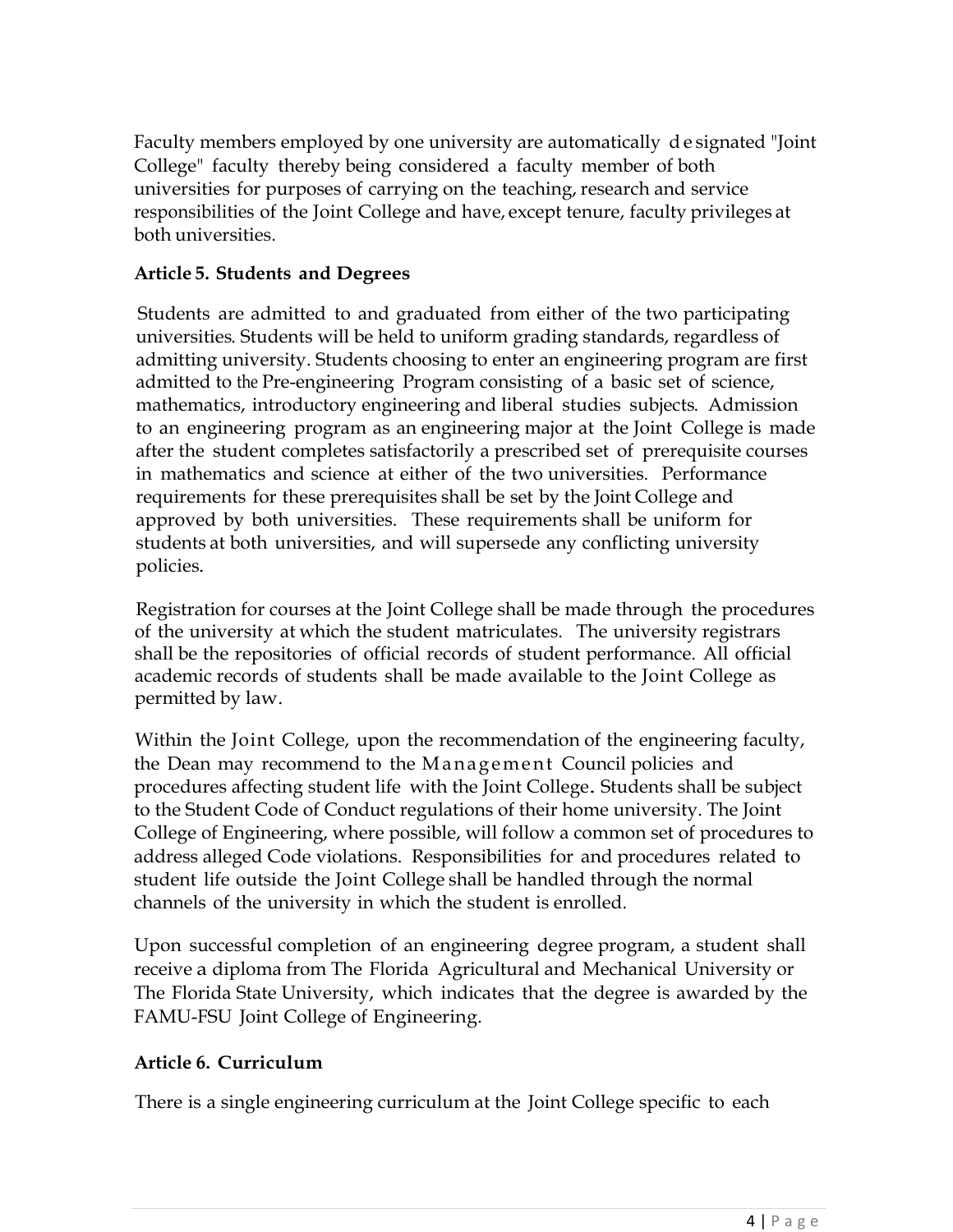engineering program. All undergraduate degree programs at the Joint College shall be established to meet the requirements for accreditation of the Accreditation Board for Engineering and Technology (ABET).

The establishment of new degree programs or termination of existing degree programs shall be approved by the Boards of Trustees of both universities.

Faculty of the Joint College is responsible for developing and implementing the engineering curriculum leading to academic degrees in conjunction with the curriculum committees at the respective universities.

Faculty of each university may teach courses which they are qualified to instruct. Both universities shall honor all courses taught at the Joint College for degree credit. Degree curricula, requirements and course descriptions shall be published identically in the bulletins/catalogs of both universities.

### **Article 7. Responsibilities of FAMU and FSU**

The Joint College is an integral part of each university. Each university has responsibilities for and obligations to support and maintain the operation of the Joint College. The Joint College uses the business and other support services of both universities and is prohibited from developing an autonomous administrative structure that is n ot responsible to the two universities, unless otherwise specified in this agreement.

The Joint College should be regarded as a single entity and the Dean is responsible for initiating and ensuring other support from the universities as the need arises.

FAMU and FSU shall work jointly to ensure that the most efficient and effective services are provided to the Joint College students, faculty and staff.

#### **Article 8 Semi-Annual Reports**

The Management Council shall receive reports from the appropriate responsible party on the following topics, and may require additional reports at its discretion:

- a. Recruiting, enrollment and graduation by gender and ethnicity;
- b. Adequacy and consistency in academic preparation and achievement;
- c. Budget and expenditures;
- d. Facilities Planning and Construction;
- e. Research funding and activities;
- f. Faculty hiring, promotion, tenure, and integration; and
- g. Technology transfer and commercialization activities.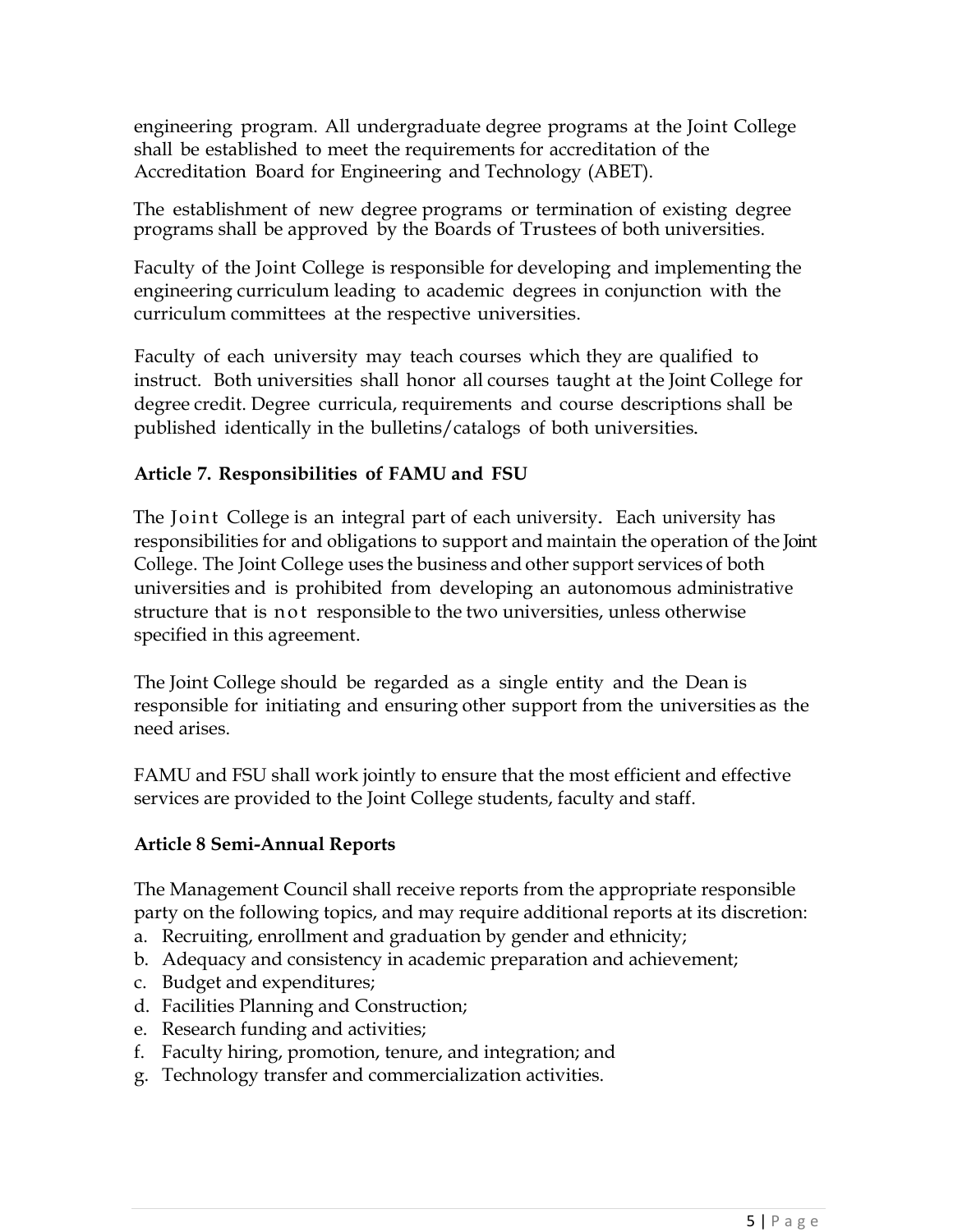### **Article 9. Provisions**

Any voting member of the Management Council may propose amendments or modifications to this agreement. Any amendment or modification to this agreement shall be approved by a two-thirds vote of the Management Council. Any matters not specifically referenced in this agreement may be resolved by consensus of the Dean and the two presidents; or may be referred to the Management Council for resolution.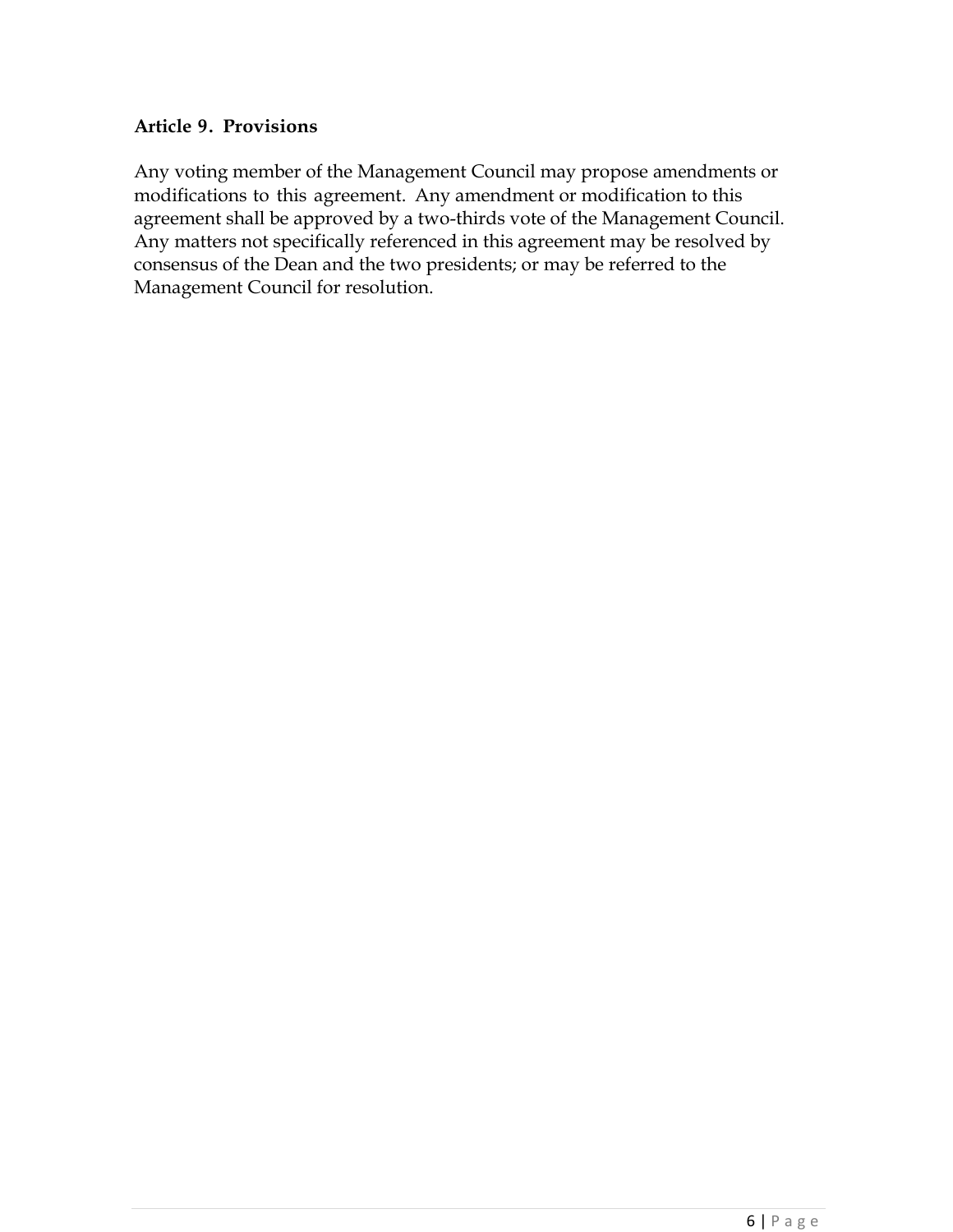\_\_\_\_\_\_\_\_\_\_\_\_\_\_\_\_\_\_\_\_\_\_\_\_\_\_\_ \_\_\_\_\_\_\_\_\_\_\_\_\_\_\_\_\_\_\_\_\_\_\_\_\_\_\_ President, FAMU President, FSU

 $\_$ Chancellor, Board of Governors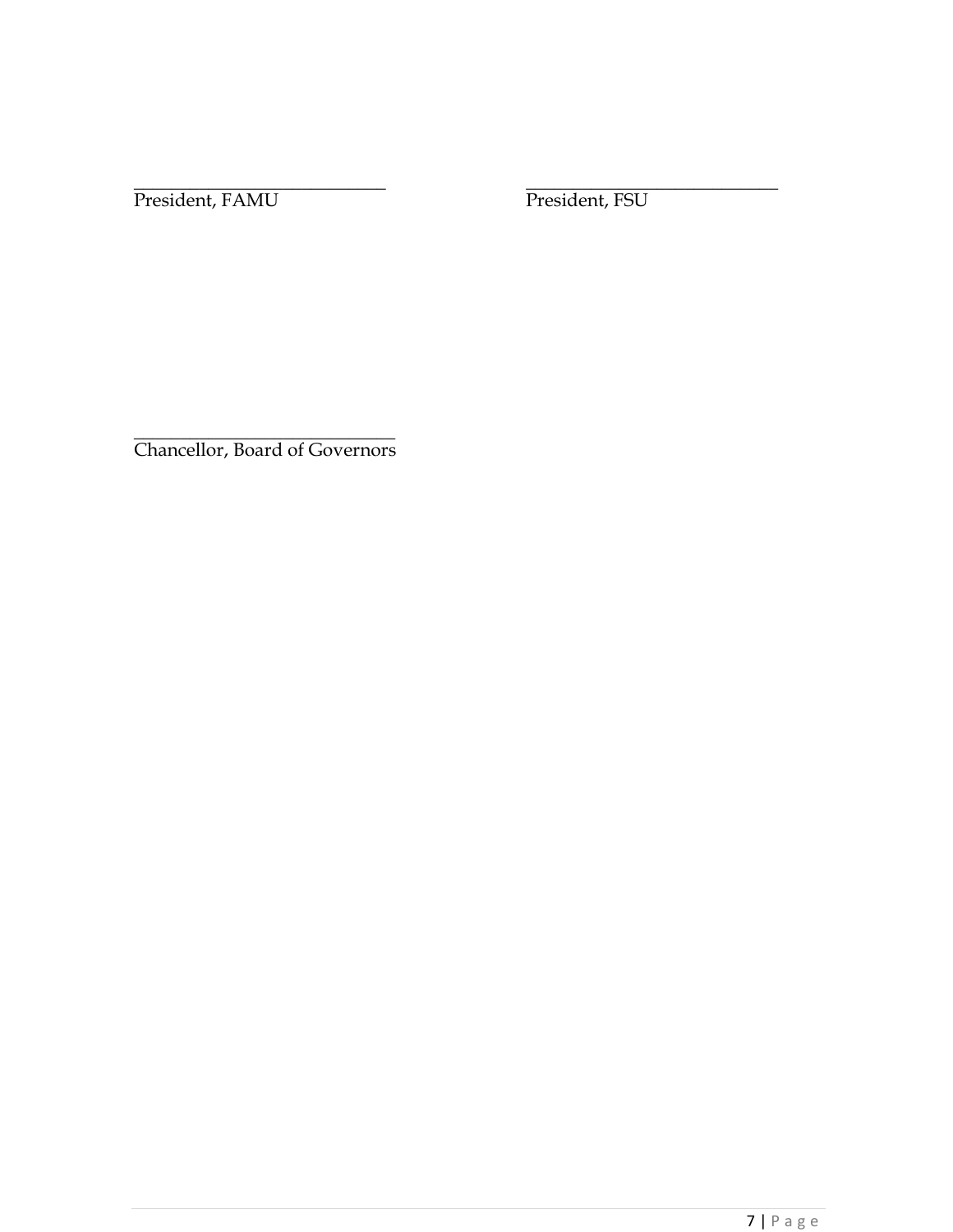# Appendix 1

### **A. Construction**

The Management Council shall designate one university to have oversight responsibility for all construction projects at the Joint College that are initiated after June 30, 2016. FSU is responsible for the Joint College of Engineering construction.

### **B. Furniture and Equipment**

Purchases of furniture and other movable equipment must be approved by the Dean or designee.

The purchasing procedures and property inventory records should follow the institution which the research dollars have been awarded to.

Once a project has been closed or the property fully depreciated, the property shall be transferred to the Joint College of Engineering under the FSU property management system.

### **C. Maintenance**

FSU is responsible for Joint College building maintenance, janitorial services, and landscaping/grounds-keeping.

Support for special services (dedications and receptions) will be provided by FSU, but the Dean may request such services of either university when conditions warrant.

## **D. Security and Safety**

FSU will provide security for Joint College facilities. FSU Environmental Health and Safety will provide services to the Joint College. Emergency management, including closing the facility, is handled by FSU. If either university suspends classes, the college will suspend all classes.

## **E. Budget and Finance**

The Joint College budget has been appropriated as a single entity in the General Appropriations Act. The Management Council has designated FSU as fiscal agent, with fiduciary responsibility to maintain a separate and identifiable account for the Joint College.

The legislative budget request for the Joint College shall be developed by both Universities and approved by the Management Council.

The Dean will recommend and request approval of an annual operating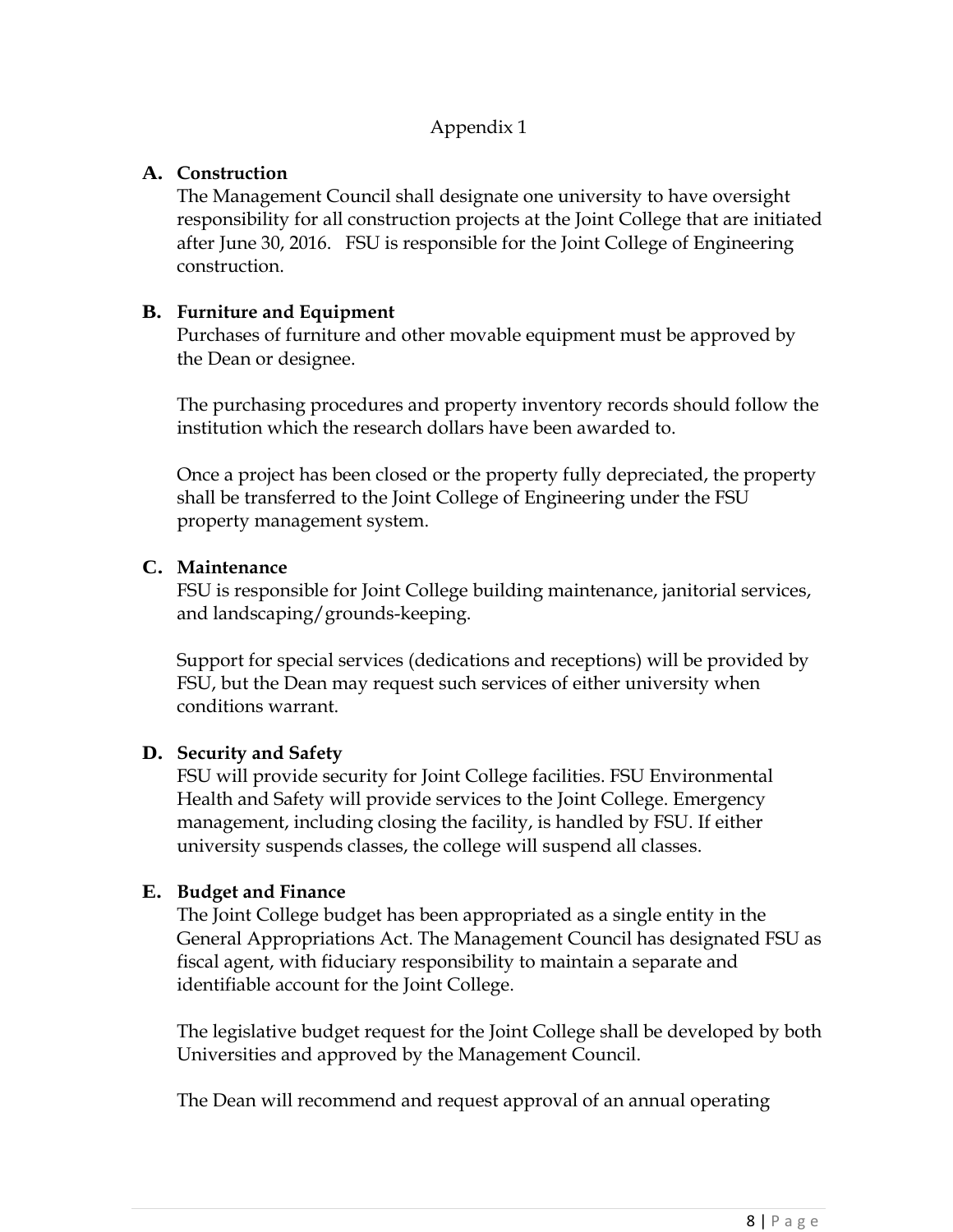budget by the Management Council.

Budget reports will be provided to the Management Council on at least a quarterly basis.

### **F. Risk Management and Insurance**

As noted in Section D, FSU will be responsible for environmental health and safety matters.

Student/employee injury or unemployment compensation is the responsibility of the university at which the individual is enrolled or employed.

Dealing with building and equipment damage or destruction related to research will be managed according to the procedures of the institution which has been awarded funds and in accordance with federal acquisition requirements.

### **G. Minor Renovation Projects**

The Joint College will receive its pro-rata share of any minor maintenance appropriations made to the State University System, which will be titled in the name of the Joint College.

FSU, as fiscal agent, will manage renovation project funds unless otherwise agreed to between the two institutions.

#### **H. Purchasing**

Purchasing for general educational and general items will be handled by FSU. Research related purchases will follow the purchasing procedures for the institution which has been awarded funds.

## **I. Space Inventory**

Space will be separately identified as belonging to the Joint College and will be addressed in the FSU space inventory system.

FSU will be responsible for the reporting of Joint College space to external entities as may be required, including, but not limited to, the Board of Governors, the Department of Financial Services, and the Department of Environmental Protection.

In addition, both universities may separately identify some space on its main campus as being assigned to the Joint College while remaining on the space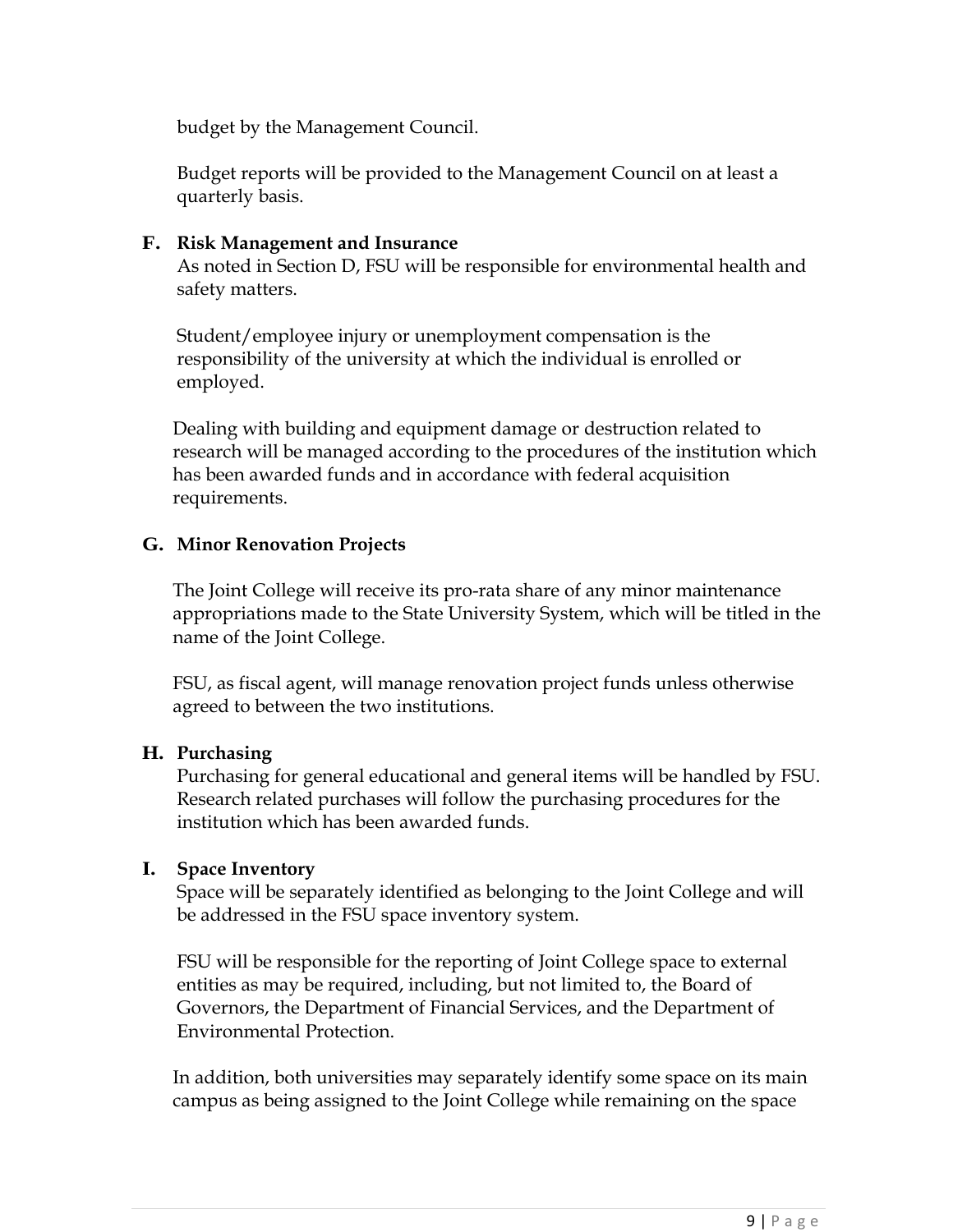inventory of the respective university.

#### **J. Property Inventory**

Furniture and equipment will be separately identified as belonging to the Joint College and will be addressed in the FSU property inventory system. Property related to research will be managed according to the procedures of the institution which has been awarded funds and in accordance with federal acquisition requirements.

#### **K. Postal Services**

The Joint College receives US mail directly, and interchanges mail with both campus internal mail systems.

### **L. Food Services and Vending**

FSU shall be responsible for food services and will ensure that FAMU students can utilize their meal plans at the Joint College. Net revenue generated from the Joint College sales will be credited to the Joint College for its use.

FSU shall be responsible for vending services. Agreements held by FAMU will terminate at the end of their existing terms and the activities will transfer to FSU. The earned proceeds from concessions will be a part of the FSU Concessions Fund and will provide support for those Joint College activities, which are normally funded from the Concessions Account.

#### **M. Other Contractual Agreements**

Future revenue contracts shall be the responsibility of FSU as fiscal agent. Net revenues generated from other contractual agreements will be credited to the Joint College for its use.

#### **N. Messenger Services including Telephones**

FSU will be responsible for the operation and maintenance of all telecommunications including, without limitation, telephones.

## **O**. **Utilities**

This responsibility rests with FSU as fiscal agent.

## **P. Transportation**

Each university shall provide reasonable transportation for its students' education at the joint college. The funding for these services should not be a Joint College expense and should come from other resources.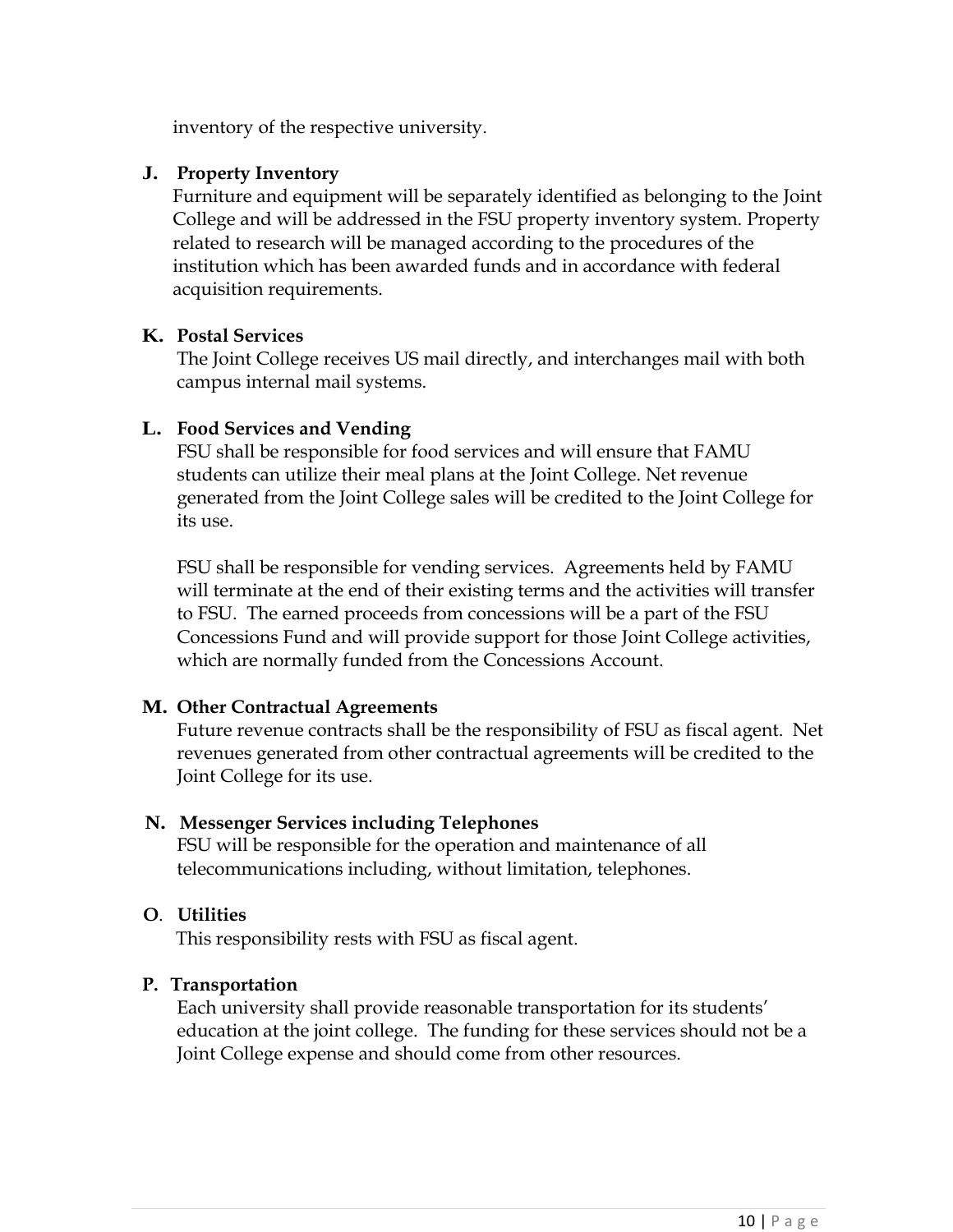## **Q. Parking and Traffic**

FSU will be responsible for administering the parking program including the issuance of citations for violating parking regulations.

Vehicles properly identified as belonging to Board of Governors' members, or their staff, may park at Joint College without charge when on official business.

## **R. Information Technology**

1. The Joint College will initiate recommendations for information and computer acquisitions through the FSU planning process and will be included in the FSU computer plans.

FSU will provide such central maintenance for the Joint College as it provides for other colleges.

2. Planning and Managing Information and Computer Systems: FSU will be responsible for planning and managing the information and computer systems in full consultation with the Dean and in coordination with FAMU.

### **S. Personnel**

Insofar as possible, the Joint College operates with its own uniform policy, but where legitimate institutional differences exist beyond the level of the Joint College, each employee is responsible to his or her own university.

The same principle holds for each category of employee, USPS, A&P and Faculty. Faculty meet uniform Joint College criteria for promotion and tenure and upon recommendation by the Joint College, proceed through the separate university procedures.

#### **T. Miscellaneous Functions**

1. Career Services

Both institutions will work collaboratively with the Dean to coordinate career services within the college and will accommodate and provide open access to students regardless of their home institution. The universities have agreed that there will not be a separate engineering career services function, but there will be career services staff members from both institutions who will work in partnership with each other to provide career services within the College of Engineering.

2. Coordination with Other Facilities The Dean will work with facilities offices of both universities and with